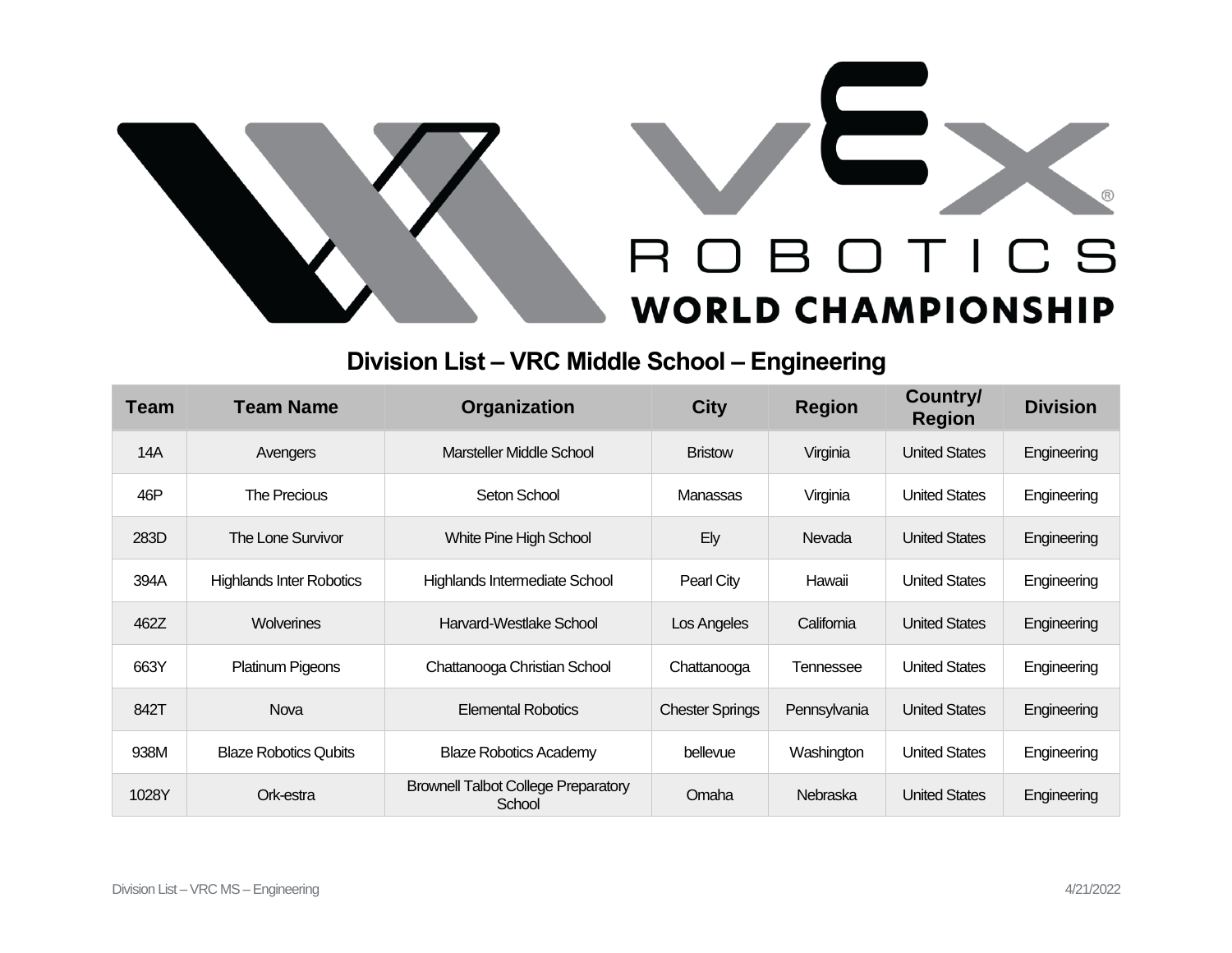| <b>Team</b> | <b>Team Name</b>          | Organization                                          | <b>City</b>                 | <b>Region</b> | Country/<br><b>Region</b> | <b>Division</b> |
|-------------|---------------------------|-------------------------------------------------------|-----------------------------|---------------|---------------------------|-----------------|
| 1247Y       | Lady Volts                | Westbrook Int                                         | League City                 | Texas         | <b>United States</b>      | Engineering     |
| 1460T       | <b>Fall Out</b>           | Sandy High School                                     | Sandy                       | Oregon        | <b>United States</b>      | Engineering     |
| 1492V       | W.A.S.A.B.I.              | <b>Big Brains Education</b>                           | Bellevue                    | Washington    | <b>United States</b>      | Engineering     |
| 2011V       | VR00M VR00M               | <b>Brecksville-Broadview Heights Middle</b><br>School | <b>Broadview</b><br>Heights | Ohio          | <b>United States</b>      | Engineering     |
| 2242B       | <b>Bright Brains</b>      | Municipio De Salinas                                  | Salinas                     |               | Puerto Rico               | Engineering     |
| 2750C       | <b>Gear Grinders</b>      | <b>Miller Grove School</b>                            | Cumby                       | <b>Texas</b>  | <b>United States</b>      | Engineering     |
| 3303Y       | Dublin Robotics V Team    | <b>Dublin Robotics Club</b>                           | Dublin                      | California    | <b>United States</b>      | Engineering     |
| 3333B       | TechnoBacon               | Marist Academy Middle School                          | Pontiac                     | Michigan      | <b>United States</b>      | Engineering     |
| 4009E       | The Wall-E's              | <b>Tavares Middle School</b>                          | <b>Tavares</b>              | Florida       | <b>United States</b>      | Engineering     |
| 4461B       | <b>RoboColts</b>          | <b>Ruth Fisher Middle School</b>                      | Tonopah                     | Arizona       | <b>United States</b>      | Engineering     |
| 4810G       | All or Nothing            | North Union Middle School                             | Richwood                    | Ohio          | <b>United States</b>      | Engineering     |
| 5769A       | <b>Lucky Duckies</b>      | Piccowaxen Middle School                              | Newburg                     | Maryland      | <b>United States</b>      | Engineering     |
| 6047H       | -hyphen-                  | <b>Westview Middle School</b>                         | Longmont                    | Colorado      | <b>United States</b>      | Engineering     |
| 6293D       | CROCS - Team 4            | <b>Pinecrest Academy Charter Middle</b><br>School     | Miami                       | Florida       | <b>United States</b>      | Engineering     |
| 6634A       | <b>Last Dance</b>         | <b>The Nokesville School</b>                          | Nokesville                  | Virginia      | <b>United States</b>      | Engineering     |
| 7225C       | <b>Southland Mechbots</b> | <b>Southland Middle School</b>                        | Adams                       | Minnesota     | <b>United States</b>      | Engineering     |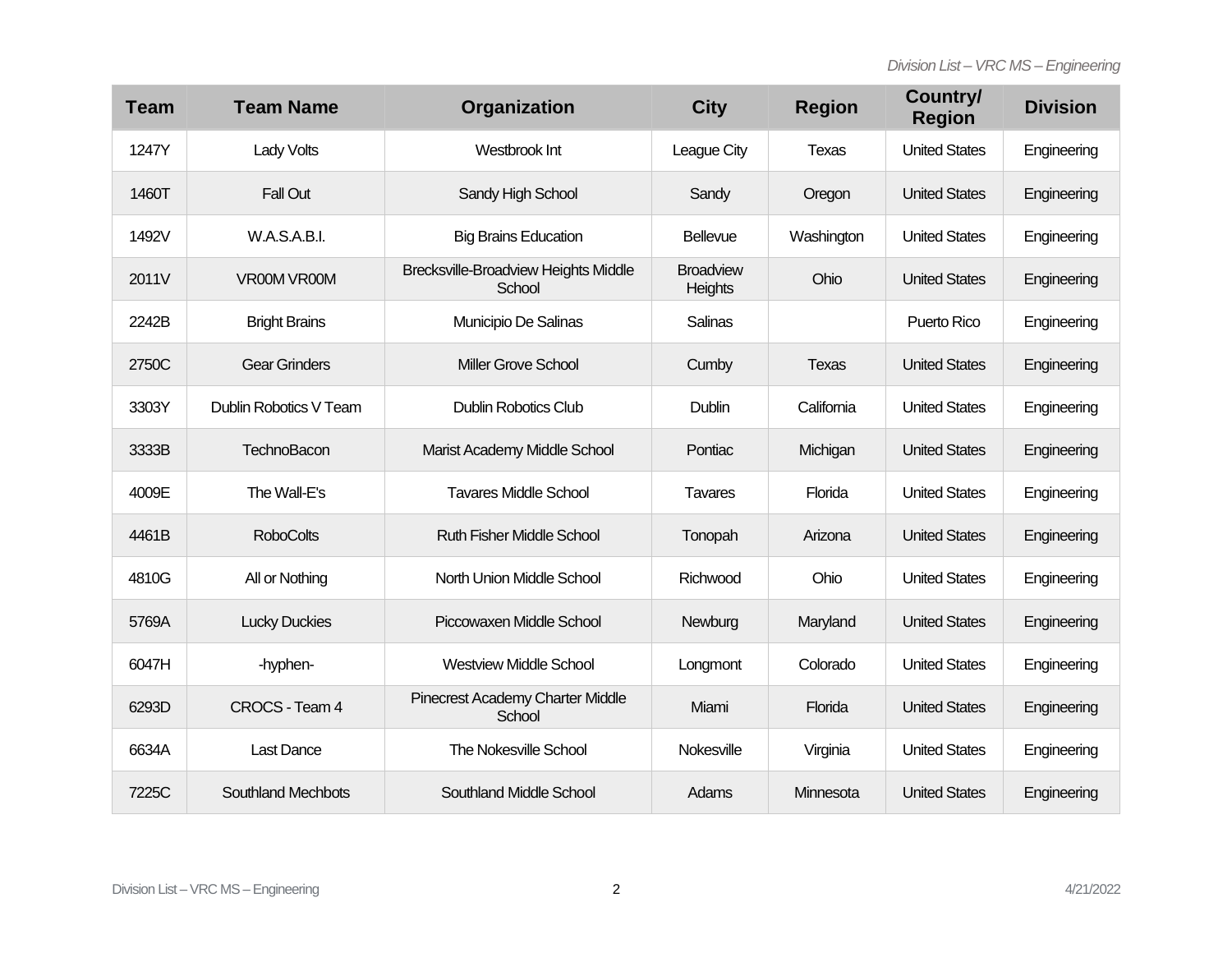| <b>Team</b> | <b>Team Name</b>               | Organization                        | <b>City</b>            | <b>Region</b>              | Country/<br><b>Region</b> | <b>Division</b> |
|-------------|--------------------------------|-------------------------------------|------------------------|----------------------------|---------------------------|-----------------|
| 7421C       | <b>Flaming Phoenix</b>         | Westbrook Int                       | League City            | Texas                      | <b>United States</b>      | Engineering     |
| 7700A       | <b>Rolling Robots</b>          | Rolling Robots, Glendale            | Glendale               | California                 | <b>United States</b>      | Engineering     |
| 7830A       | <b>ACP Noble Knights</b>       | Arizona College Prep Middle School  | Chandler               | Arizona                    | <b>United States</b>      | Engineering     |
| 8481S       | <b>Ski Patrol</b>              | <b>Bridger Robotics</b>             | <b>Bozeman</b>         | Montana                    | <b>United States</b>      | Engineering     |
| 8686T       | The Titans                     | Sevier Middle                       | Greenville             | South Carolina             | <b>United States</b>      | Engineering     |
| 8838C       | Robohawks - Celestial          | <b>Orchard Hills</b>                | Irvine                 | California                 | <b>United States</b>      | Engineering     |
| 9039H       | <b>BBRC: Harold</b>            | <b>BrandywineBOTS Robotics Club</b> | Wilmington             | Delaware                   | <b>United States</b>      | Engineering     |
| 9290B       | <b>Hereford Zone Robotics</b>  | <b>Hereford Middle School</b>       | Monkton                | Maryland                   | <b>United States</b>      | Engineering     |
| 9393B       | <b>Rockbots</b>                | Rockway Middle School               | Miami                  | Florida                    | <b>United States</b>      | Engineering     |
| 9791C       | <b>WalshBots - Covid Chaos</b> | <b>Walsh Middle School</b>          | Framingham             | Massachusetts              | <b>United States</b>      | Engineering     |
| 10012W      | <b>Ten Ton Robotics</b>        | <b>Ten Ton Robotics</b>             | West<br>Vancouver      | <b>British</b><br>Columbia | Canada                    | Engineering     |
| 10478S      | <b>Ubiquitous Gearers</b>      | Greig City Academy                  | London                 |                            | <b>United Kingdom</b>     | Engineering     |
| 10930B      | Van Hoosen Vikings             | Van Hoosen Middle School            | <b>Rochester Hills</b> | Michigan                   | <b>United States</b>      | Engineering     |
| 13113C      | Wolves                         | <b>Wolfe City Middle School</b>     | <b>Wolfe City</b>      | Texas                      | <b>United States</b>      | Engineering     |
| 15486G      | Spark                          | Vista School                        | <b>IVINS</b>           | Utah                       | <b>United States</b>      | Engineering     |
| 16859C      | <b>NUMBER 5</b>                | Lakeway Christian Academy           | <b>White Pine</b>      | Tennessee                  | <b>United States</b>      | Engineering     |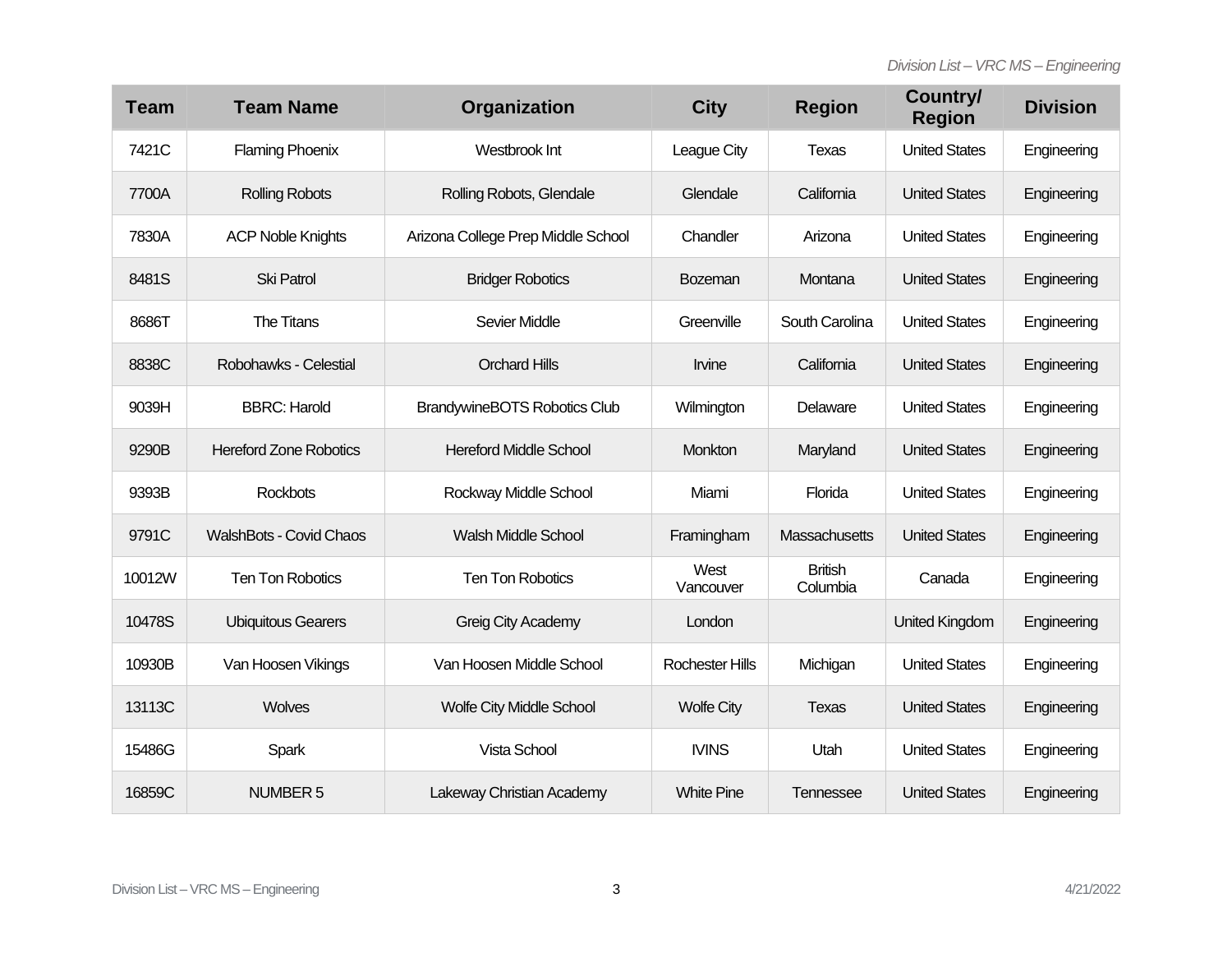| <b>Team</b> | <b>Team Name</b>        | Organization                                                | <b>City</b>          | <b>Region</b>  | Country/<br><b>Region</b> | <b>Division</b> |
|-------------|-------------------------|-------------------------------------------------------------|----------------------|----------------|---------------------------|-----------------|
| 18000E      | Iron Patriots-Evee      | Sullivan East Middle School                                 | <b>Bluff City</b>    | Tennessee      | <b>United States</b>      | Engineering     |
| 19291R      | Comradz                 | Ankeney Middle School/Greene County<br><b>Career Center</b> | <b>Beavercreek</b>   | Ohio           | <b>United States</b>      | Engineering     |
| 20203Z      | Robo Turtle 3           | Alpha Robotics                                              | <b>North Andover</b> | Massachusetts  | <b>United States</b>      | Engineering     |
| 20785A      | <b>HYBRID</b>           | Queen Elizabeth's School                                    | London               |                | United Kingdom            | Engineering     |
| 23418A      | <b>Red Bisons</b>       | RedBisons                                                   | Chofu, Tokyo         |                | Japan                     | Engineering     |
| 24500E      | <b>CCRMS Lions</b>      | Ravenswood Middle                                           | East Palo Alto       | California     | <b>United States</b>      | Engineering     |
| 26275A      | <b>Curious Leopard</b>  | 庫樂思機器人實驗室                                                   | Hsinchu              |                | Chinese<br>Taipei         | Engineering     |
| 32285E      | HCS <sub>5</sub>        | Hudsonville Christian School                                | Hudsonville          | Michigan       | <b>United States</b>      | Engineering     |
| 33249D      | Jupiter's Titans        | <b>Bob Jones Junior High School</b>                         | Greenville           | South Carolina | <b>United States</b>      | Engineering     |
| 38247B      | <b>Cortex Crew</b>      | <b>Bogle Junior High School</b>                             | Chandler             | Arizona        | <b>United States</b>      | Engineering     |
| 40994F      | <b>Obsidian Outlaws</b> | Dr. Phinnize J. Fisher Middle School                        | Greenville           | South Carolina | <b>United States</b>      | Engineering     |
| 43210B      | suPURDUEper Bravo       | Purdue Polytechnic High School Ind                          | <b>Indianapolis</b>  | Indiana        | <b>United States</b>      | Engineering     |
| 45784D      | Archimedes Architects   | Parkside Middle                                             | Manassas             | Virginia       | <b>United States</b>      | Engineering     |
| 51407A      | <b>Power Outage</b>     | <b>Henley Middle School</b>                                 | <b>Klamath Falls</b> | Oregon         | <b>United States</b>      | Engineering     |
| 53999P      | Robo Hornets            | Harpursville Junior-Senior High School                      | Harpursville         | New York       | <b>United States</b>      | Engineering     |
| 61187A      | AR: A Team              | <b>Allendale Robotics</b>                                   | Allendale            | Michigan       | <b>United States</b>      | Engineering     |